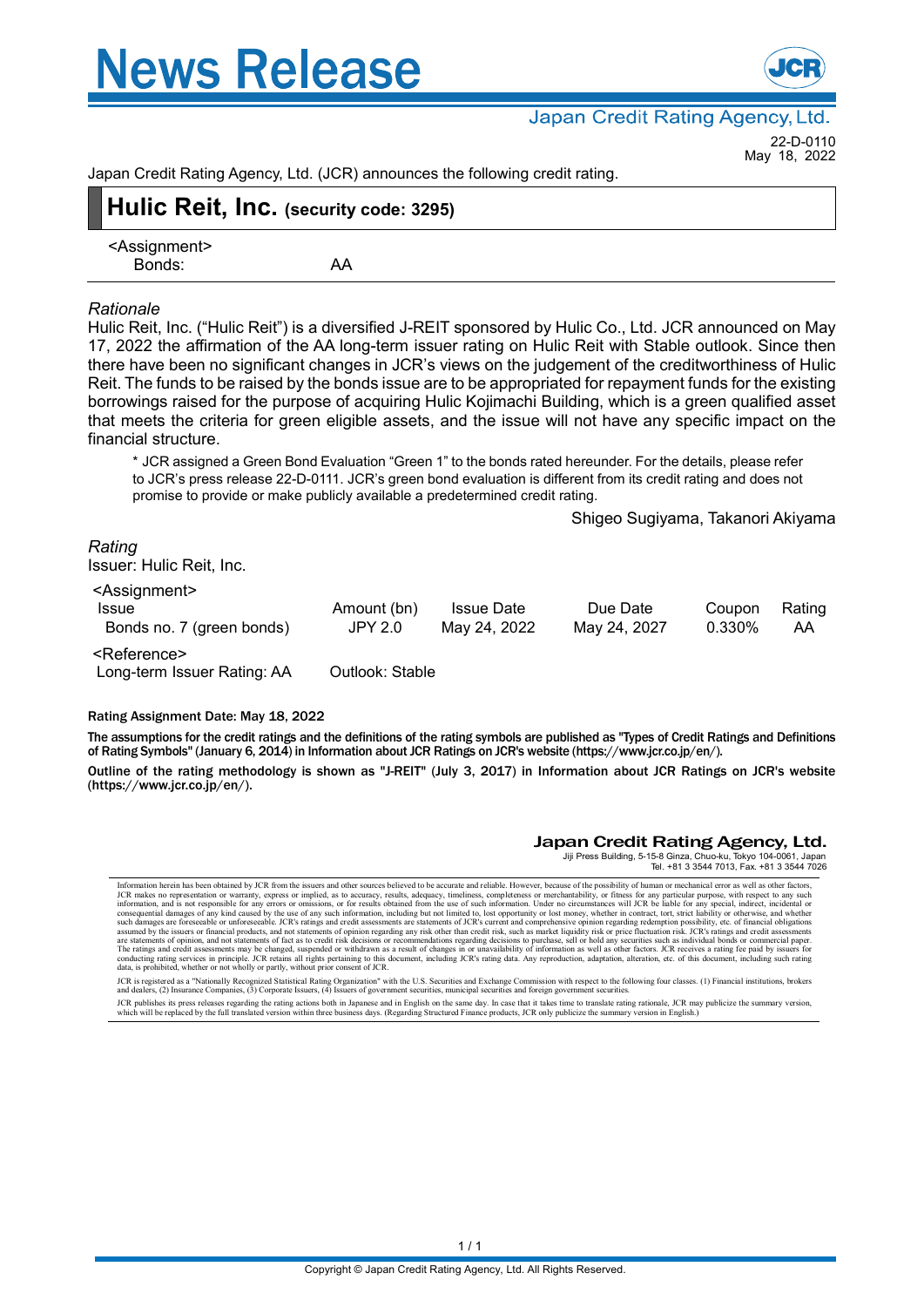

INFORMATION DISCLOSURE FORM

Japan Credit Rating Agency, Ltd.

# Disclosure Required by Paragraph (a)(1)(ii) of Rule 17g-7

| Issuer:                            | Hulic Reit, Inc. |
|------------------------------------|------------------|
| <b>Rating Publication</b><br>Date: | May 18, 2022     |

The Symbol, Number, or Score in the Rating Scale used to Denote Credit Rating Categories and Notches and, the Identity of the Obligor or the Identity and a Description of the Security or Money Market Instrument as Required by Paragraph (a)(1)(ii)(A) of Rule 17g-7

- Please see the news release. If the credit rating is a private rating, please see the report for private rating.
- 2 The version of the procedure or methodology used to determine the credit rating; as Required by Paragraph (a)(1)(ii)(B) of Rule 17g-7
	- Please see the news release. If the credit rating is a private rating, please see the report for private rating.
- 3 The Main Assumptions and Principles used in Constructing the Procedures and Methodologies used to Determine the Credit Rating as Required by Paragraph (a)(1)(ii)(C) of Rule 17g-7
	- The credit rating methodology assumes, in principle, to be applied to assess the likelihood of a given debt payment in light of its issuer's condition and market environment, etc. in the relevant future. There is certain limitation, however, in the time horizon that the rating foresees
	- The credit rating methodology assumes, in principle, that the factors posted in the below are particularly important for such likelihood to be determined, and that the rating determination is made by evaluating each of them not only quantitatively but also employing qualitative analyses.
	- A) Portfolios

1

The likelihood of a given debt payment is highly conditional to its issuer's portfolios - how they can be maintained/ enhanced into the future and thereby secure earnings and cash flows in adequacy and in a sustainable way.

B) Financial Grounds and Asset Quality

The likelihood of debt payment is highly dependent on the degree of the issuer's indebtedness and loss absorption capacity in terms of equity capital. Also notable is that a J-REIT might see a significant loss of financial grounds as a result of changes in value of the assets under its possession.

C) Liquidity Positions

The likelihood of debt payment is highly dependent on the adequacy of the issuer's cash and other sources of repayment (liquidity positions) including certainty of refinancing.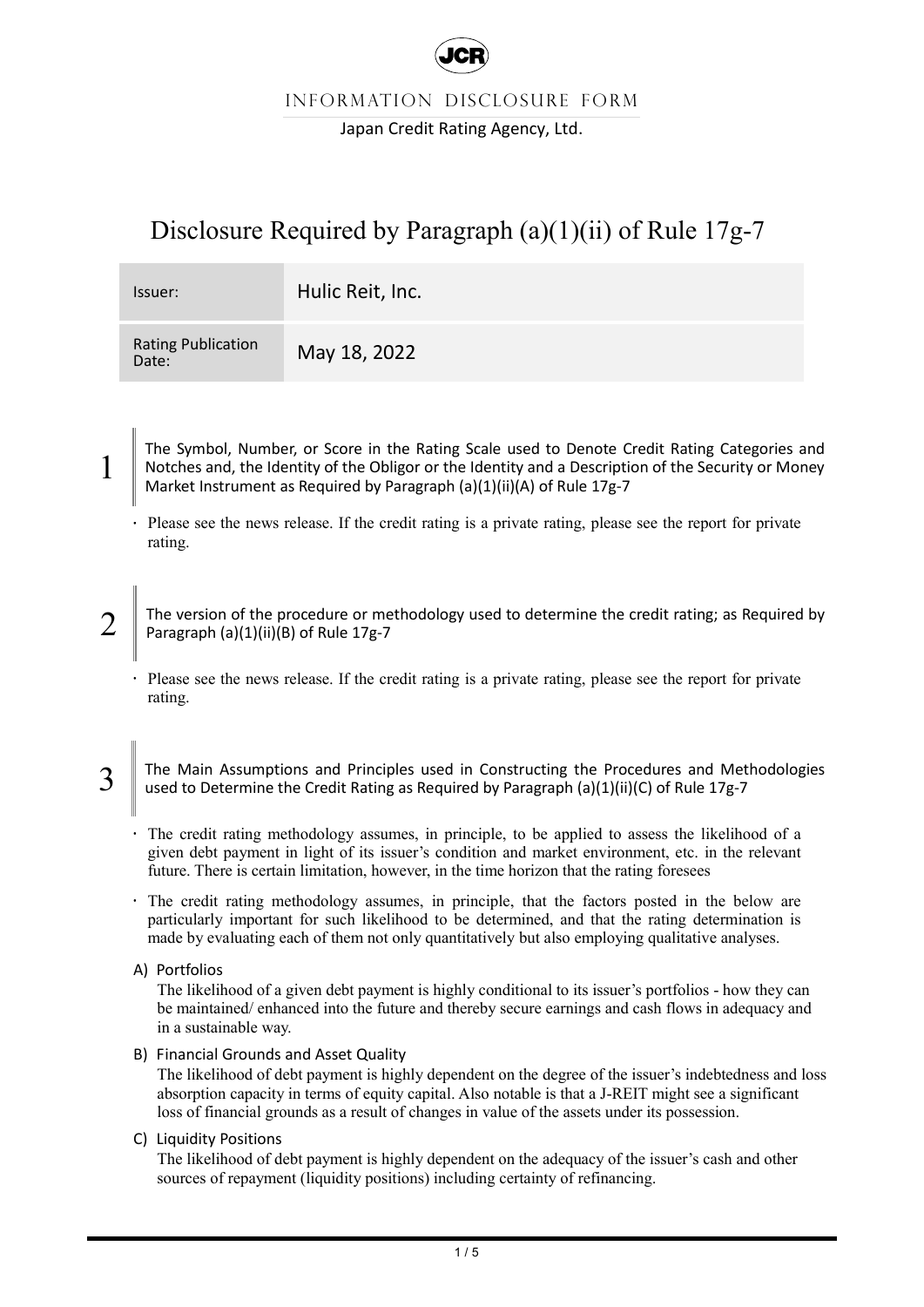## D) Related Parties' Status and Stance of Support/ Assistance for the Issuer

The likelihood of debt payment is affected one way or the other by the issuer's related parties such as sponsor, asset manager, guarantor, and the government of the issuer's business domicile, etc. - by their own conditions and/ or position of support/ assistance for the issuer.

**JCR** 

### E) Order of Seniority in Debt Payment

The likelihood of debt payment can be different between given debts of the same issuer. The likelihood of debt payment for an individual debt is dependent on the issuer's discretion, and/ or its rank relative to other debts of the same issuer in the order of seniority in principal/ interest payment which is determined by design as financial product or by laws, etc.

4 The Potential Limitations of the Credit Rating as Required by Paragraph (a)(1)(ii)(D) of Rule 17g-7

- The credit rating herewith presented by JCR is its summary opinion with regard to the likelihood of given debt payment and hence not necessarily a perfect representation of such likelihood. The credit rating is not intended to estimate the probability of default or the loss on given default, either.
- The objective of the credit rating herewith presented does not include any concerns other than the likelihood of debt payment, such as risks of price changes, market liquidity, etc.
- The credit rating herewith presented is necessary to be reviewed along with possible changes of the issuer of rated objects in its business performance and/ or circumstances which include regulatory environment, and hence subject to possible alteration.
- 5 Information on the Uncertainty of the Credit Rating as Required by Paragraph (a)(1)(ii)(E) of Rule 17g-7

The information used for the determination of credit rating as herewith presented is obtained by JCR from the issuer of rated objects and other sources that JCR trusts in terms of accuracy and reliability but possibly contains errors due to human, non-human or other causes. Consequently, the credit rating determined on the grounds of such information does not constitute, explicitly or implicitly, any representation or warrant of JCR on the information itself or any consequences of its use in terms of accuracy, relevance, timeliness, wholeness, market value, or usefulness for any specific purposes.

- 6 Use of Due Diligence Services of a Third Party in Taking the Rating Action as Required by Paragraph (a)(1)(ii)(F) of Rule 17g-7
	- There is no use of any third-party due diligence service in the determination of the credit rating herewith presented.
- 7 Use of Servicer or Remittance Reports to Conduct Surveillance of the Credit Rating Required by Paragraph (a)(1)(ii)(G) of Rule 17g-7
	- There is no use of any servicer or remittance report to conduct surveillance of the credit rating herewith presented.
- 8 The Types of Data Relied Upon for the Purpose of Determining the Credit Rating as Required by Paragraph (a)(1)(ii)(H) of Rule17g-7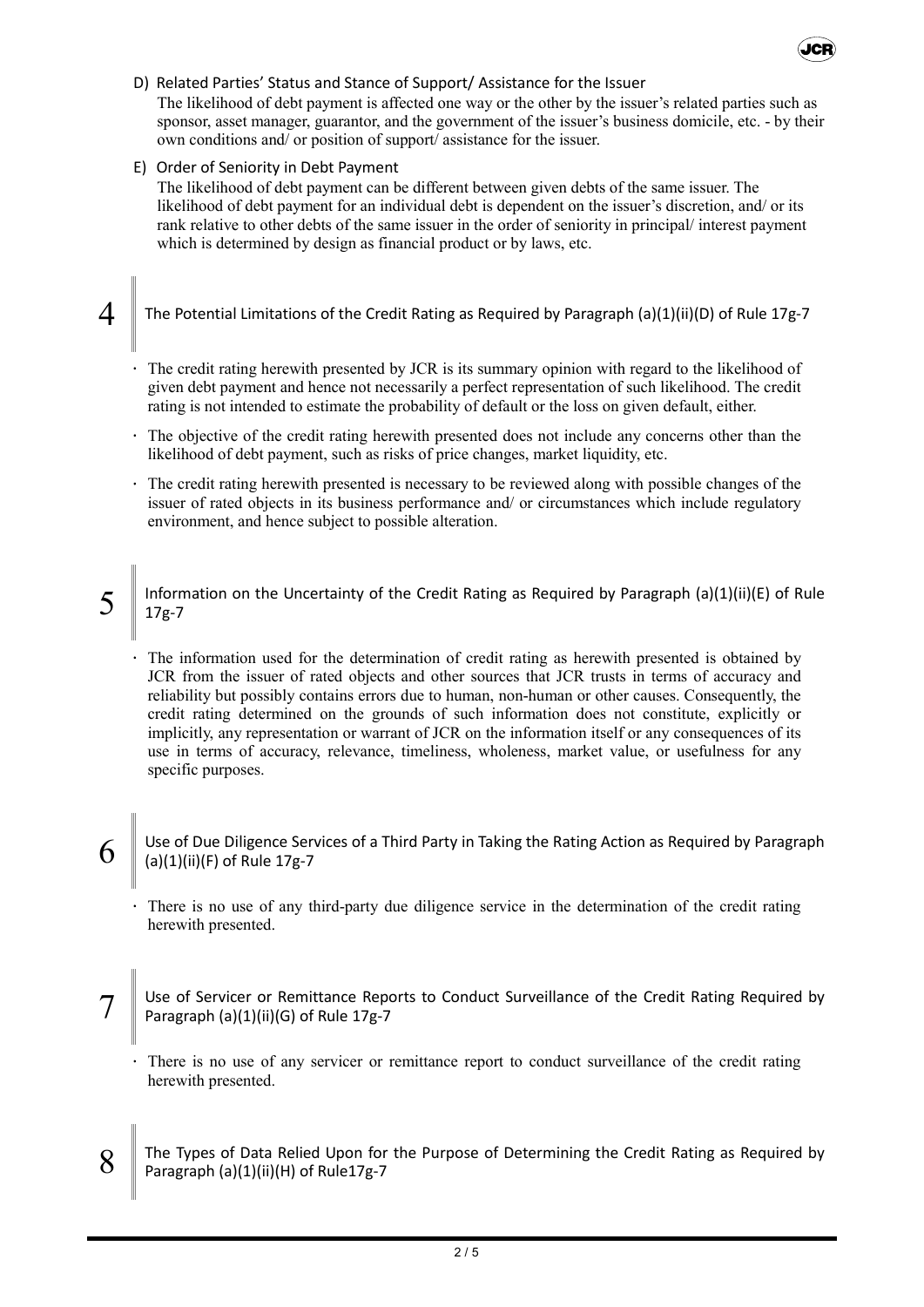

- The information posted in the below, which includes data, is used for the determination of the credit rating herewith presented.
	- A) Audited financial statements presented by the rating stakeholders
	- B) Explanations of business performance, management plans, etc. presented by the rating stakeholders
	- C) Documentation of the rated financial product presented by the rating stakeholders

9 Overall assessment of the Quality of Information Available and Considered in Determining the Credit Rating as Required by Paragraph (a)(1)(ii)(l) of Rule 17g-7

- JCR holds its basic policies for securing the quality of information as a base of due diligence for the determination of credit ratings. The information used as a base for the determination of credit rating herewith presented satisfies such policies, which include the audit by an independent auditor, the publication by the issuer or some independent media or, otherwise, JCR analyst's scrutiny, etc.
- JCR sees no particular weakness in the quality of information used for the determination of the credit rating herewith presented as compared to the information used in other cases of the credit rating for comparable issuers or ratable objects.
- If the credit rating is an Indication, please see the report for Indication.

|| Information Relating to Conflicts of Interest as Required by Paragraph (a)(1)(ii)(J) of Rule 17g-7

- JCR receives payment of compensation for the determination of the credit rating herewith presented from either one of those parties who are issuer, underwriter, depositor or sponsor.
- JCR received in the last fiscal year in the past payment of compensation from the same party for any kind of JCR's service other than the determination of public or private credit rating, such as one in the ancillary business.

11 Explanation or Measure of the Potential Volatility of the Credit Rating as Required by Paragraph (a)(1)(ii)(K) of Rule 17g-7

#### A) Portfolios

The credit rating is subject to alteration if there is improvement or deterioration of quality, competitive strength and diversification in the issuer's portfolios, since its revenue, etc. may improve or deteriorate by the change in its investment strategies, tenants' preferences, competitive situation, or a technological innovation. The resultant alteration of the credit rating is usually by a notch, with possibility of a few notches if and when the change in the portfolios is large.

B) Financial Grounds and Asset Quality

The credit rating is subject to alteration if the issuer increases/ decreases its debt/ capital or vice versa and thereby makes its individual debt payment liability less or more bearable and its loss absorption capacity into the future decreased or increased. Also, the changes in the quality of asset under the issuer's holding may affect the credit rating, since such changes could raise or lower the likelihood of future loss of the issuer's financial grounds. The resultant alteration of the credit rating is usually by a notch, with possibility of a few notches if and when the change in the financial grounds and/ or asset quality is large.

C) Liquidity Positions

The credit rating is subject to alteration if there is a change in the issuer's financial management policy or in the relations with fund procurement sources and the change thereby makes its liquidity positions improve or deteriorate. The resultant alteration of the credit rating is usually by a notch, with possibility of a few notches if and when the change is large.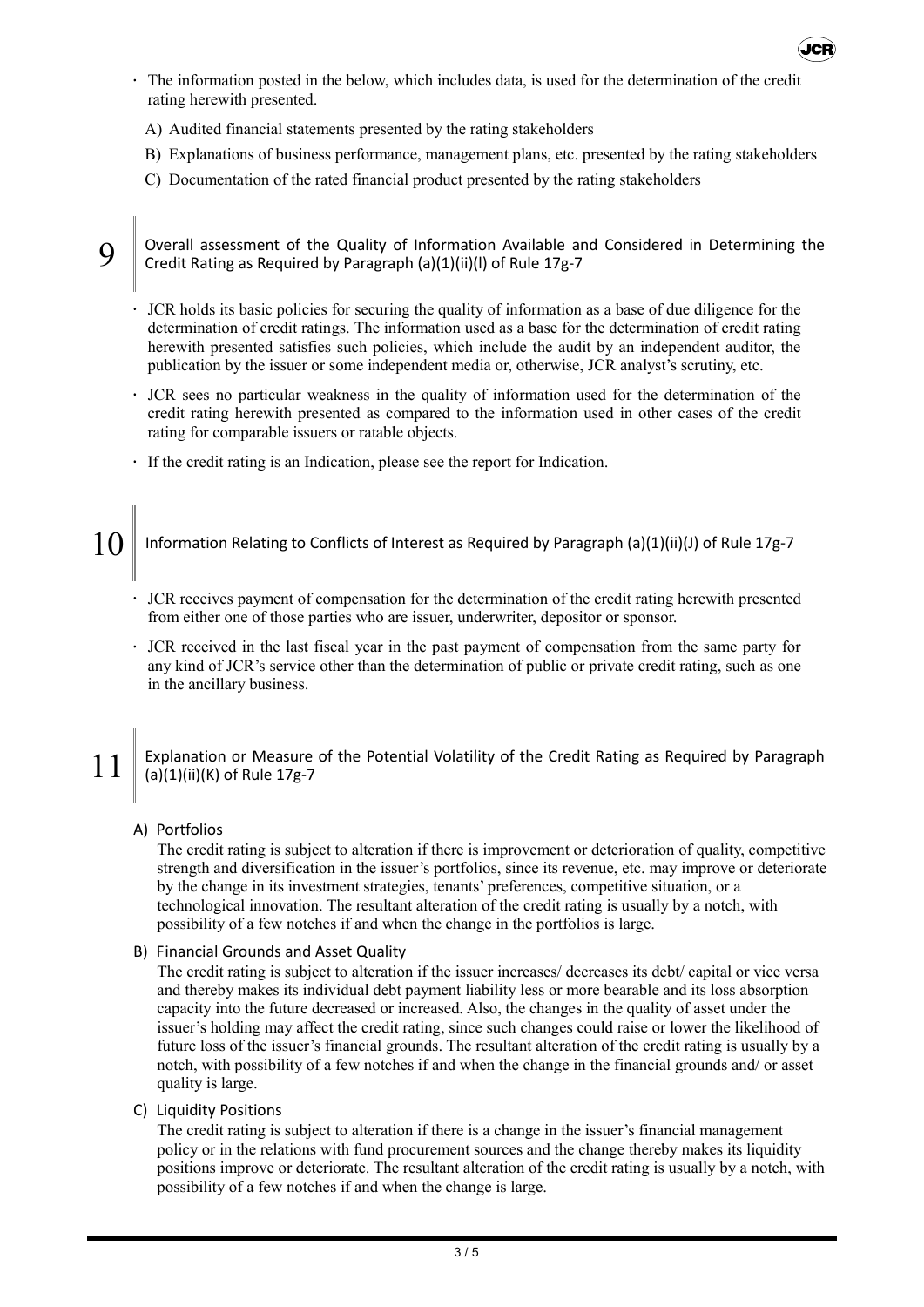### D) Related Parties' Status and Stance of Support/ Assistance for the Issuer

The credit rating is subject to alteration if there is a change in the issuer's sponsor or asset manager, guarantor or other provider of credit enhancement, or the government of the issuer's business domicile, or other related parties' own conditions and/ or position of support/ assistance for the issuer, and the change thereby makes its portfolios, financial grounds and/ or liquidity positions improve or deteriorate, and/ or making the effectiveness of guarantee and other credit enhancement improve or deteriorate. The resultant alteration of the credit rating is usually a notch, with possibility of a few notches if and when the change is large.

Jep

#### E) Order of Seniority in Debt Payment and Non-Payment Forgiven by Contract

The credit rating is subject to alteration if there is a change in the rated debt's status in the order of seniority relative to other debts caused by the improvement/ deterioration of the issuer's financial condition. The resultant alteration of the credit rating is usually a notch, with possibility of a few notches if and when the change is large. Also, in case of the financial products for which non-payment of interest/ principal is contractually permissible, the credit rating is subject to alteration if and when the likelihood of such non-payment is projected to increase or decrease. The resultant alteration of the credit rating could be by a notch but often as much as a few notches.

#### F) Rise and Fall in General Economy and Markets

The credit rating is subject to alteration if there is a rise/ fall in the general economy and/ or the markets, of e.g. real estate or interest rates, inducing the issuer's revenues/ expenses to increase/ decrease and vice versa, etc. The resultant alteration of the credit rating is usually by a notch, with possibility of a few notches if and when the change is exceptionally large.

#### G) Various Events

The credit rating is subject to alteration on occurrence of various events, such as change in the issuer's sponsor or asset manager, M&A and other organizational change, accident, violation of the law, litigation, legal/ regulatory change, natural disaster, etc., which are unforeseeable at the time when the credit rating is determined, causing a significant change on the issuer's business bases, financial grounds, etc. The resultant alteration of the credit rating could be by a notch but more often than not as much as a few notches.

Information on the Content of the Credit Rating, Including the Historical Performance of the Credit<br>Rating and the Expected Probability of Default and the Expected Loss in the Event of Default as Rating and the Expected Probability of Default and the Expected Loss in the Event of Default as Required by Paragraph (a)(1)(ii)(L) of Rule 17g-7

- The credit rating herewith presented by JCR is its summary opinion with regard to the likelihood of given debt payment and hence not necessarily a perfect representation of such likelihood. The credit rating is not intended to estimate the probability of default or the loss on given default, either.
- Facts of the probability of default are posted as Form NRSRO Exhibit 1 on the JCR website under the URL:

https://www.jcr.co.jp/en/service/company/regu/nrsro/

13 Information on the Sensitivity of the Credit Rating to Assumptions Made as Required by Paragraph (a)(1)(ii)(M) of Rule 17g-7

## A) Portfolios

The credit rating herewith presented could be changed if and when the assumptions made at the time of its determination turn out to be inaccurate with regard to the issuer's portfolios and powers of earning or cash flow generation, etc. The resultant change of the credit rating is most likely by a notch, as JCR speculates, but possibly as much as a few notches if the development is rapid in improvement or deterioration of quality, competitive strength and diversification in the issuer's portfolios on some drastic change in the market environments, etc.

#### B) Financial Grounds and Asset Quality

The credit rating herewith presented could be changed if and when the assumptions made at the time of its determination turn out to be inaccurate with regard to the issuer's financial grounds and asset quality. The resultant change of the credit rating is most likely by a notch, as JCR speculates, but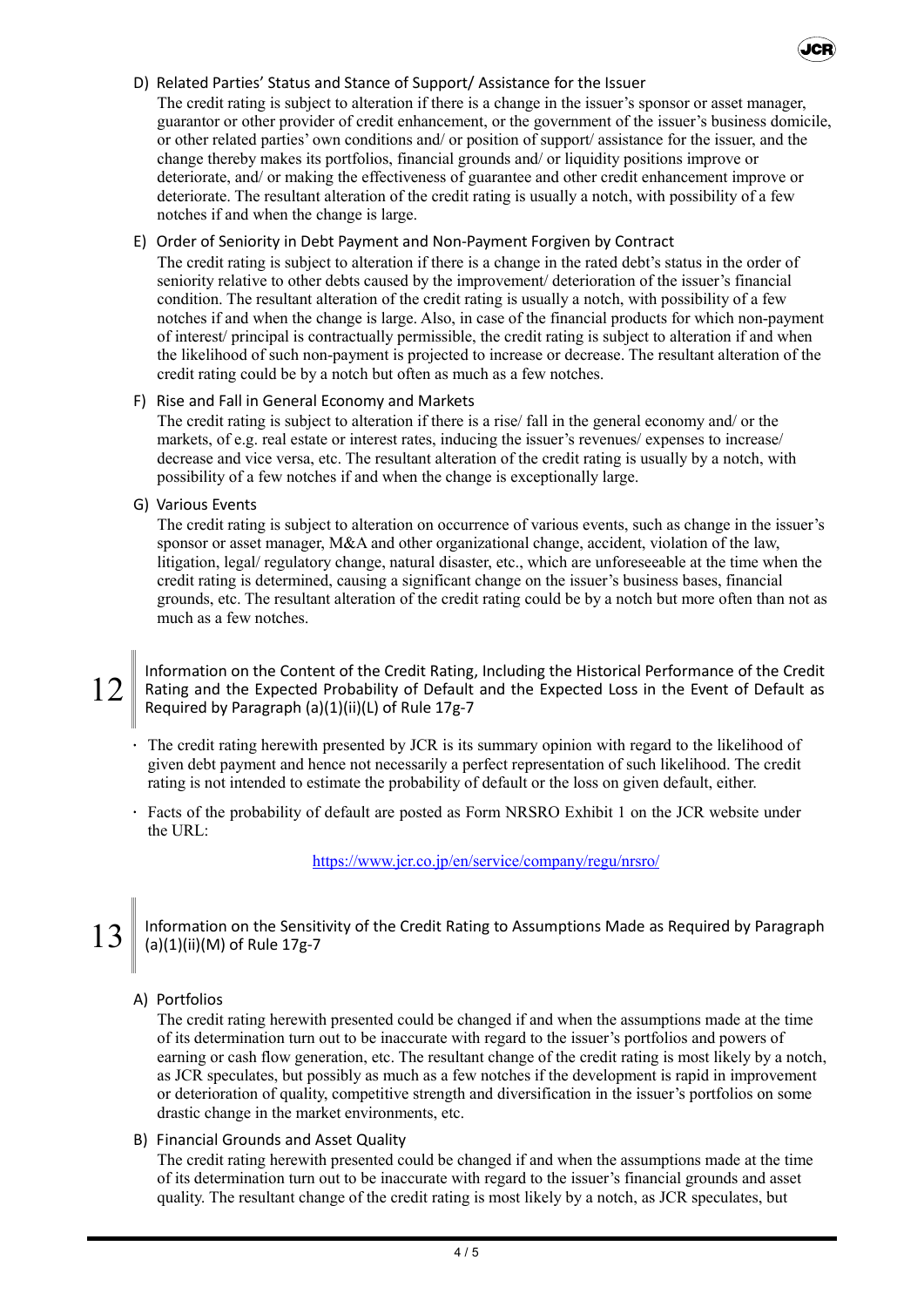

C) Liquidity Risks

The credit rating herewith presented could be changed if and when the assumptions made at the time of its determination turn out to be inaccurate with regard to the issuer's liquidity positions including certainty of refinancing. The resultant change of the credit rating is most likely by a notch, as JCR speculates, but possibly as much as a few notches if the development is rapid in improvement or deterioration of the issuer's liquidity positions on some drastic change in its financial management policy or relations with fund procurement sources, etc.

#### D) Related Parties' Status and Stance of Support/ Assistance for the Issuer

The credit rating herewith presented could be changed if and when the assumptions made at the time of its determination turn out to be inaccurate with regard to the issuer's sponsor or asset manager, guarantor or other providers of credit enhancement, the government of the issuer's business domicile or other related parties'status and stance of support/ assistance for the issuer. The resultant change of the credit rating is most likely by a notch, as JCR speculates, but possibly as much as a few notches if there is a major change on the part of related parties, such as replacement, disappearance, some drastic improvement/ deterioration of financial grounds/ balances, etc.

#### E) Rise and Fall in General Economy and Markets

The credit rating herewith presented could be changed if and when the assumptions made at the time of its determination turn out to be inaccurate with regard to the prospects of general economy and markets of e.g. real estate or interest rates. JCR expects the change should be most likely by a notch but could be as much as a few notches, should the economy or the markets change so greatly.

14 Information on the Representations, Warranties, and Enforcement Mechanisms of an Assetbacked Security as Required by Paragraph (a)(1)(ii)(N) of rule 17g-7

The credit rating herewith presented is not for an ABS product, and hence no relevant issue.

Japan Credit Rating Agency, Ltd. Jiji Press Building, 5-15-8 Ginza, Chuo-ku, Tokyo 104-0061, Japan

Tel. +81 3 3544 7013, Fax. +81 3 3544 7026

.<br>ICE